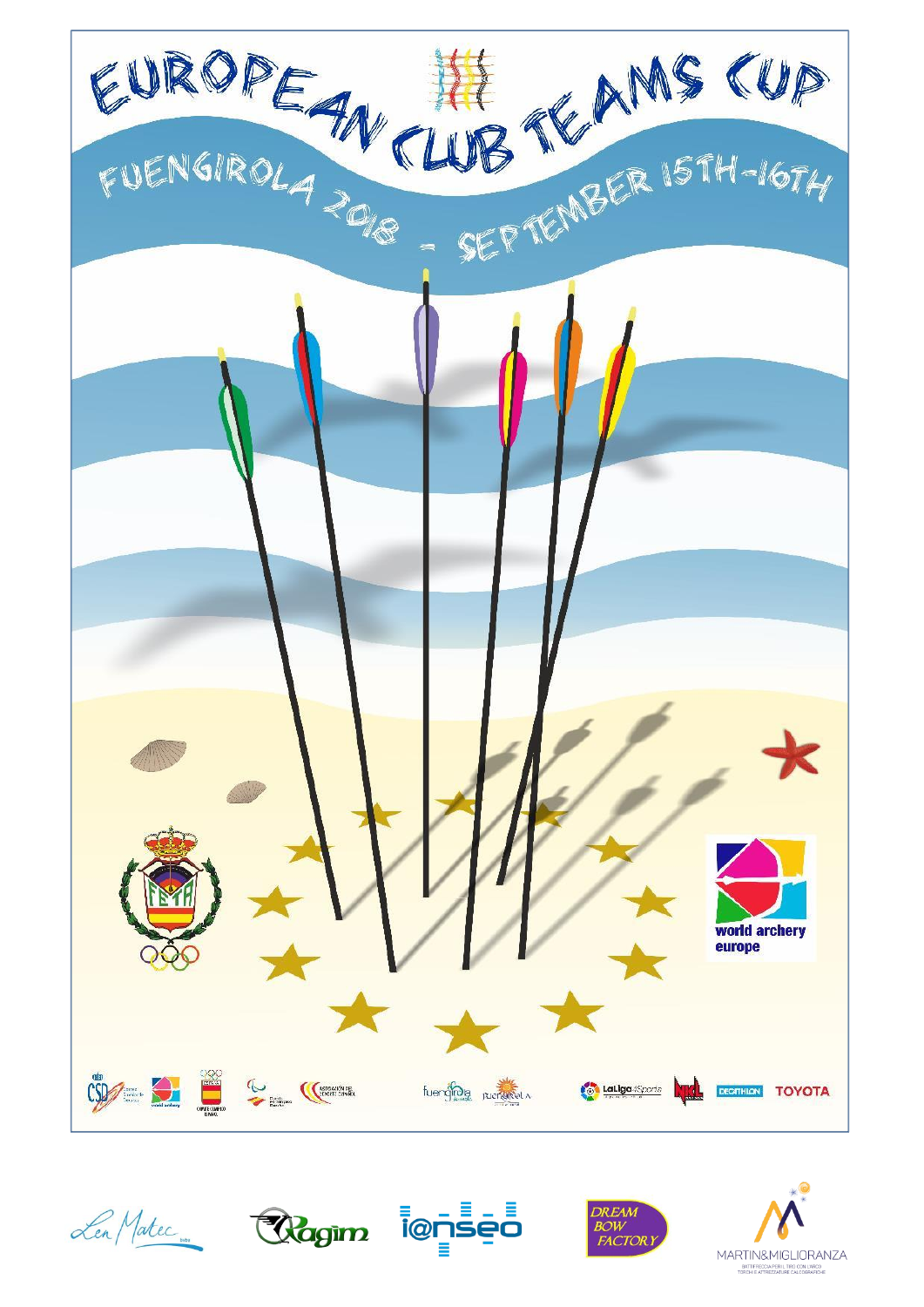





# **EUROPEAN CLUB TEAMS CUP – FUENGIROLA 2018 INVITATION**

#### **Dear Member Associates,**

On behalf of the Spanish Archery Federation, I would like to invite you all to take part in the **2018 EUROPEAN CLUB TEAMS CUP,** to be held in the sunny city of Fuengirola on September, 15<sup>th</sup> and 16<sup>th</sup>.

The competition is open to female and male club teams and it is reserved only to the Recurve Division.

 Please find enclosed the necessary documents concerning the registration, organization and participation to this event. We kindly ask you to reply within the stated deadlines:

| Participation form               | July 22nd          |
|----------------------------------|--------------------|
| <b>Final Payment&amp;Entries</b> | <b>August 15th</b> |
|                                  |                    |
| <b>Hotel ReservationForm</b>     | July 22nd          |
| <b>Travel information</b>        | <b>August 15th</b> |
| <b>Budget Form</b>               | <b>August 15th</b> |
| Visa InvitationLetter Form       | <b>August 15th</b> |

The competition is open to female and female club teams, and it is reserved only to the Recurve Division.

**The winning Club Teams, men and women, will receive the following prizes: 1 st place: 1500€ (Euro)**

**2 nd place 1000€ (Euro) 3 rd place 500€ (Euro)**

Let the warm weather and the sunny beaches of "Costa del Sol" welcome you in Spain, enjoying a great competition but also a great time by the sea.

I will be glad to personally welcome you all in Fuengirola next September!

Vicente Martínez Orga Spanish Archery Federation President

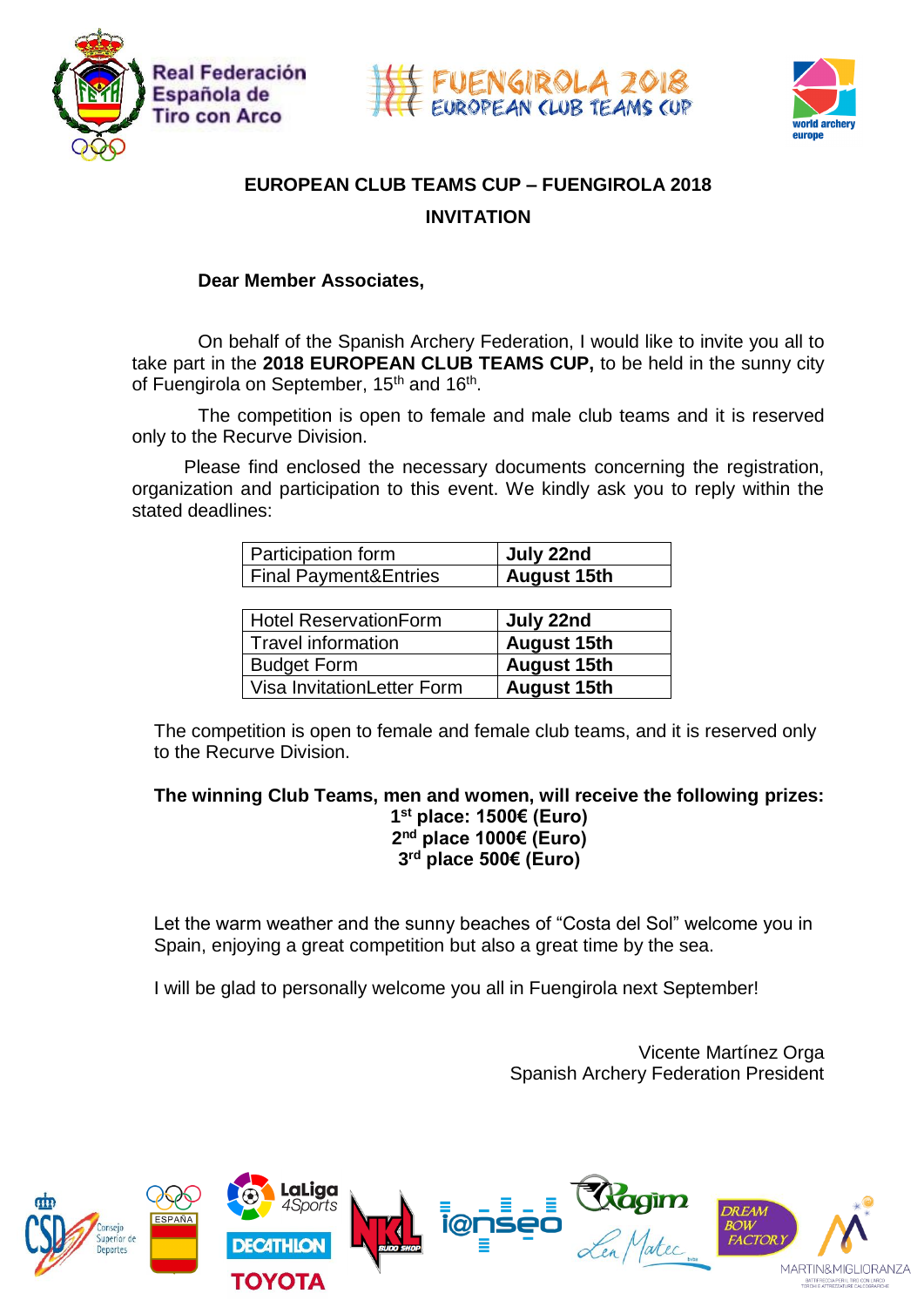





# **OVERALL SCHEDULE**

|       | <b>Thursday</b> |                                                  |  |  |  |
|-------|-----------------|--------------------------------------------------|--|--|--|
|       | September 13th  | Club teams arrivals                              |  |  |  |
|       |                 | Club teams arrivals and accreditation            |  |  |  |
| Day 1 | <b>Friday</b>   | Official practice session & Equipment inspection |  |  |  |
|       | September 14th  | Team Manager's meeting                           |  |  |  |
|       |                 | <b>Opening Ceremony</b>                          |  |  |  |
| Day 2 | <b>Saturday</b> | <b>Qualification round</b>                       |  |  |  |
|       | September 15th  | Pool matches                                     |  |  |  |
|       |                 | Ranking rounds                                   |  |  |  |
| Day 3 | <b>Sunday</b>   | Medal matches                                    |  |  |  |
|       | September 16th  | <b>Awarding &amp; Closing Ceremony</b>           |  |  |  |
|       |                 | Club teams departures                            |  |  |  |

*NOTE: This program could slightly change according to the final number of participants and TV requirements. Detailed competition program will be published and informed to all participants at least 15 days ahead of the Championship.*

# **PARTICIPATION RULES**

- A Club can participate with only one Men team and one Women team. Mixed teams ARE NOT accepted.
- Each Club team is composed of 3 archers. They should wear the same uniform.
- Maximum number of Club teams by country: 5 Men & 5 Women Club teams.
- The host country may enter a maximum of 8 Men & 8 Women Club teams.
- The countries of the 2017 winning clubs (men and women) are allowed to bring an extra team in the same category they won.
- Archers of the Club team has to belong to the same club, being members of the participating club as per 2018, January 1st.
- To be eligible to participate as members of a Club Team, a written certification from the Club stating that all athletes belong to that Club must be provided.
- The athletes may allow his person, name, pictures or sport performance to be used for advertising purposes.

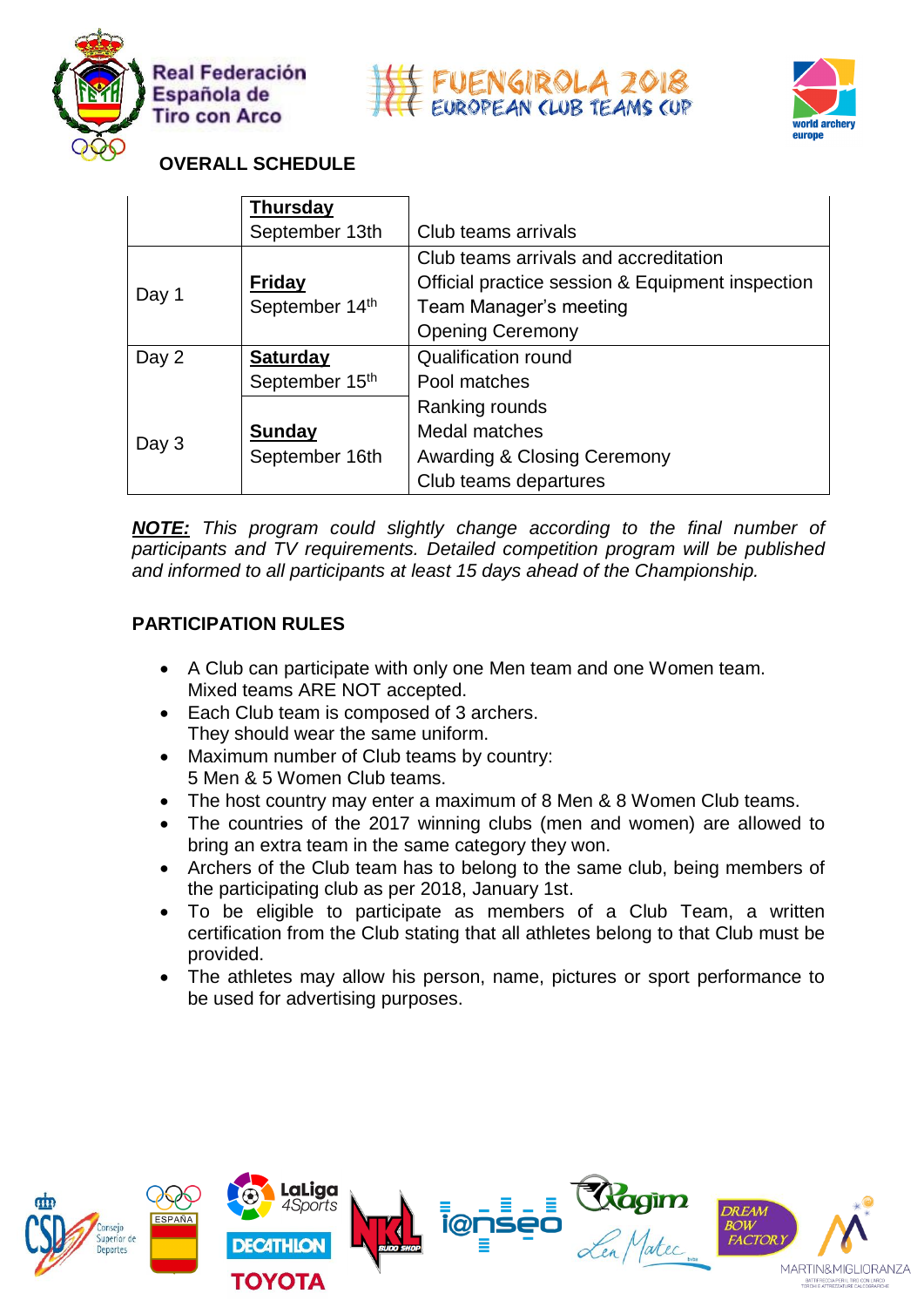





# **COMPETITION RULES**

- The 16 first men and women Club teams after the qualification round are qualified for the Club team-matches.
- The ranking of the Club teams is obtained by adding the scores of the 3 archers of the Club team at the end of the 70m 2x36 qualification round.
- If less than 16 Club teams take part in a category, byes are allowed when a minimum of 12 Club teams (men or women) are participating .
- If less than 12 Club teams take part in a category, only the first 8 Club teams of the qualification round will qualify for the match-event.
- If there are more than 16 teams (men or women), the teams qualified 16th place onwards can compete in a secondary tournament.
- If a Club has more than 3 archers in a category, theTechnical Delegate must be informed about the 3 archers composing the Club team before the end of the practice Session on Friday.
- The 3 archers of a Club team shooting in the Qualification Round have to shoot the Club team matches.
	- It is not allowed to change an archer during the competition.
- If a team is missing at the beginning of the competition, it cannot take part in the competition anymore

# POOL MATCHES

Once the individual qualification ranking round is over, the first 16 Club teams (men and women) will compete in the Main competition. *(\*) Ties for the 16th place are decided as per WA rules.* 

These 16 Club teams will be divided in 4 groups of 4 Club teams, according to the following scheme:

| <b>GroupA</b> | <b>GroupB</b>    | <b>GroupC</b> | <b>GroupD</b>                |
|---------------|------------------|---------------|------------------------------|
| 1st           | 2nd              | 3rd           | $\boldsymbol{4}^{\text{th}}$ |
| 8th           | 7th              | 6th           | $5^{\text{th}}$              |
| 9th           | 10 <sub>th</sub> | 11th          | $12^{th}$                    |
| 16th          | 15th             | 14th          | 13 <sup>th</sup>             |

In this stage, every Club team competes against the three other teams in the group.

In each match 2 "pool points" are allocated based on the outcome of the match: 2 points for the winner / 1 point in case of a tie / 0 points for the loser

At the end of the 3 pool matches, ties in "pool points" are broken by the set points earned during the 3 matches. If the tie still remains, a shoot-off will decide the winner.

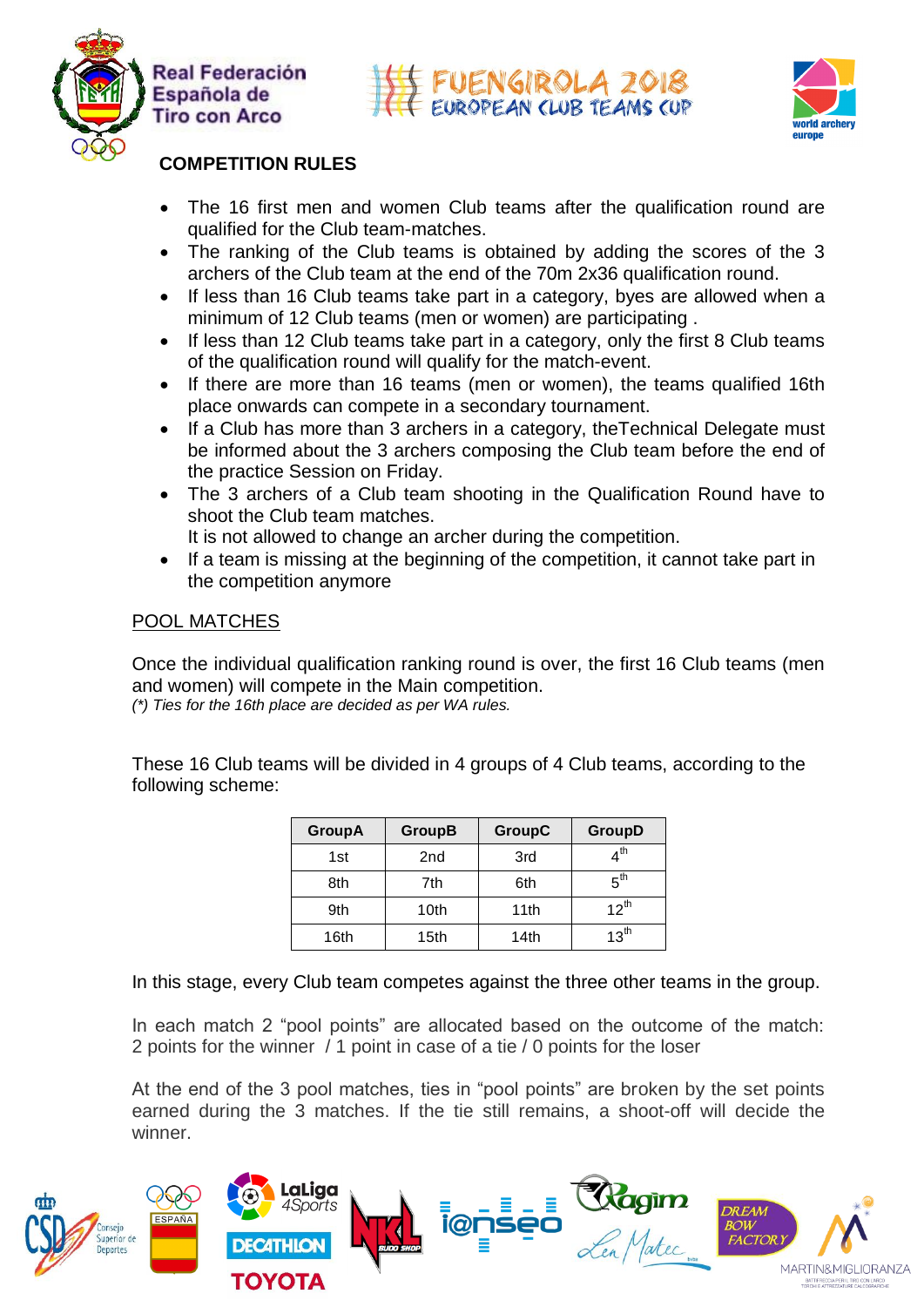





After the pool matches, the group teams qualified in the same position will compete among them in **ranking elimination matches:**

| Ranking 1 <sup>st</sup> to 4 <sup>th</sup>   | A1 vs D1 and B1 vs C1 |
|----------------------------------------------|-----------------------|
| Ranking 5 <sup>th</sup> to 8 <sup>th</sup>   | A2 vs D2 and B2 vs C2 |
| Ranking 9th to 12th                          | A3 vs D3 and B3 vs C3 |
| Ranking 13 <sup>th</sup> to 16 <sup>th</sup> | A4 vs D4 and B4 vs C4 |

The 4 final matches (Bronze and Gold Medal Matches – Women & Men) will take place on a separate field of play, in alternate shooting and one after the other.

#### **Secondary Tournament**

All the teams that did not make the top 16 cut, will compete in a secondary "just for fun" competition that will take place only on Saturday after the main competition.

#### **TRANSPORTATION**

Official arrival points are the following:

- Malaga International Airport
- Maria Zambrano Malaga main train station (high speed train connection with Madrid, Barcelona, Seville, Valencia…)

Regional trains connect Malaga train station with Malaga Airport and Fuengirola in 45' (each way is around 3,00€ per person). Fuengirola train station is 500 meters far from Las Palmeras Hotel.

Private transportation from / to these two points to / from Las Palmeras hotel can be requested to the LOC (50,00€ per Clubteam - way& back).

Prices:

- 50,00€ per Clubteam way& back (if team members are travelling together)
- 20,00€ per person way& back (if team members are travelling in different flights ( trains)

A free daily shuttle service, connecting the official hotel and the competition field will be provided from Friday to Sunday.

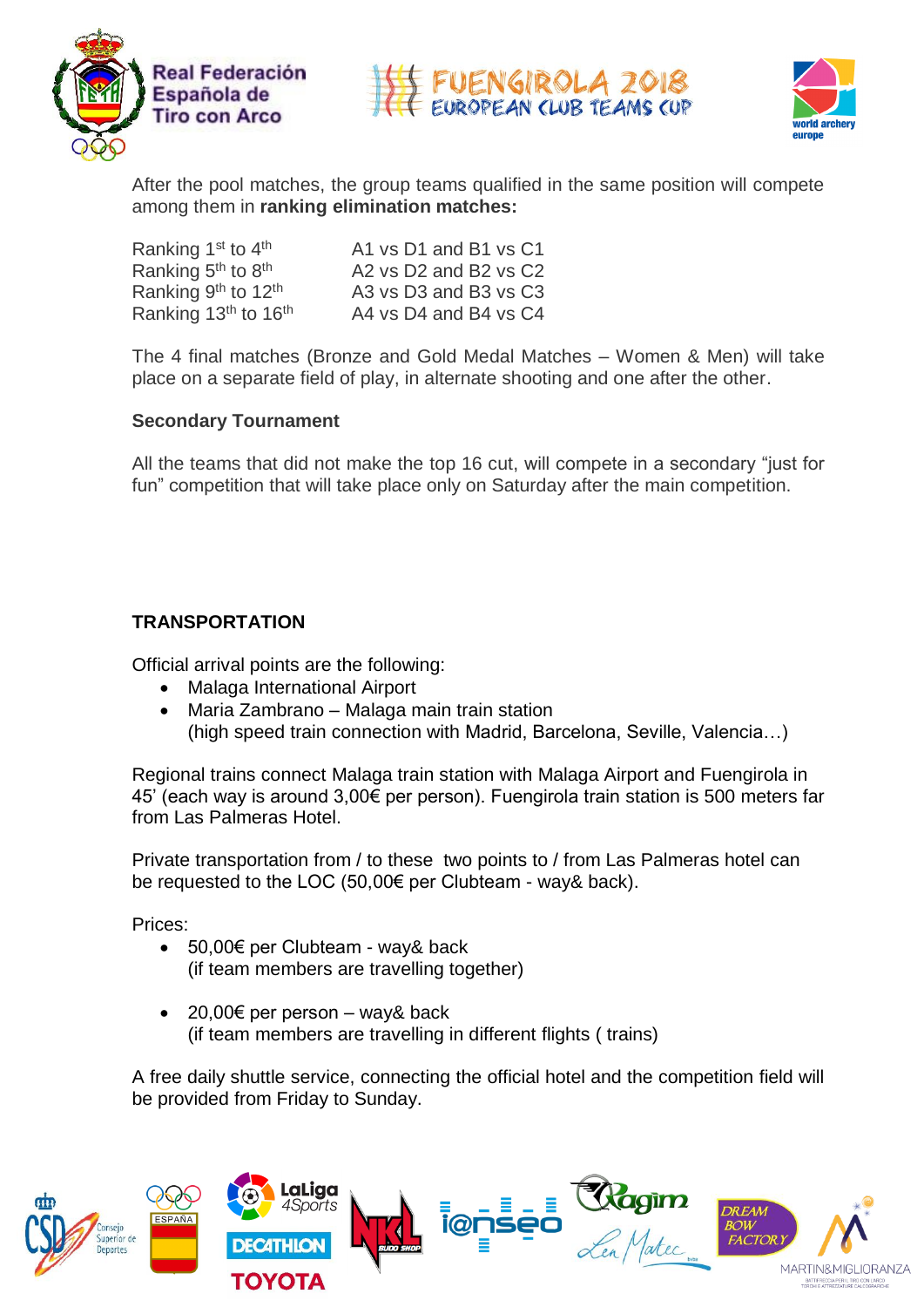





# **ACCOMMODATION**

Official hotel is LAS PALMERAS hotel, a great 4 stars hotel with magnificent facilities just a few meters far from the beach and 1,5km far from the competition venue, providing ensuite private bathroom and and air conditioning.

Free Wi-Fi internet connection is provided for free for all the participants.



The hotel is offered on a full board base, and all meal services are served on buffet, including limited water and wine.

|                    | DAILY PRICE (per person) | DAILY ROOM PRICE |
|--------------------|--------------------------|------------------|
| <b>SINGLE ROOM</b> | 90,00€                   | 90,00€           |
| DOUBLE ROOM        | 75,00€                   | 150,00€          |
| <b>TRIPLE ROOM</b> | 60,00€                   | 180,00€          |

Rooms should be booked before July 22nd, as it's still high season in Spain and we might not be able to ensure rooms availability after that date.

Hotel booking will only be valid when50% of the fees are paid to the Organizing Committee. Final payment is to be done on August 15<sup>th</sup> the latest.

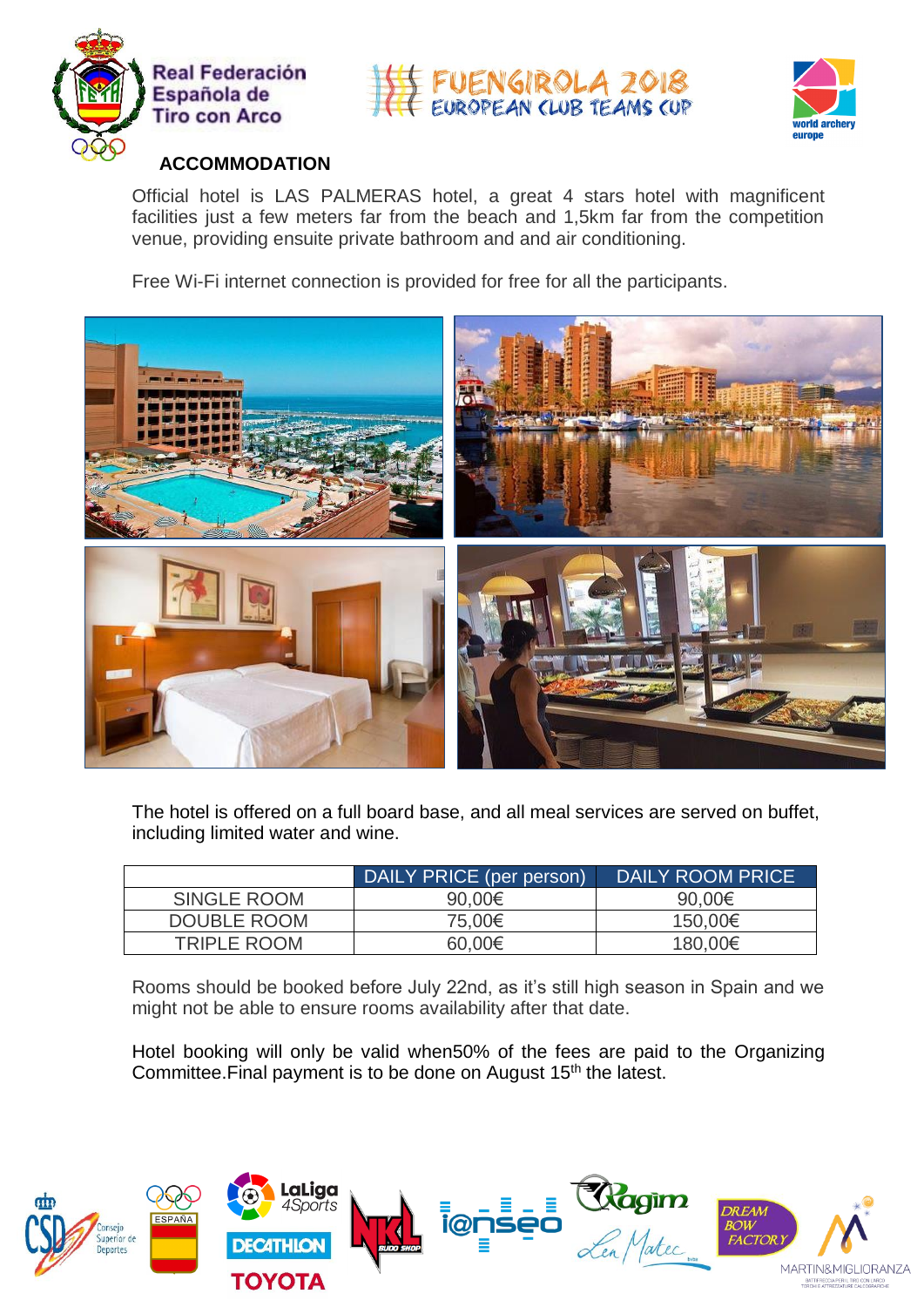





# **ENTRY FEE**

200,00€ each Club team

Teams who book their own accommodation will be charged an entry fee of **300,00€**.

Please note that neither transportation nor information services will be provided in any different hotel than the official one.

# **COMPETITION FIELD**

ELOLA FOOTBALL PITCH Complejo Polideportivo Municipal Elola Calle Menorca, 2 - 29640 Fuengirola (Spain) Pitch surface: artificial grass.

Free water will be provided at the competition field during the championship











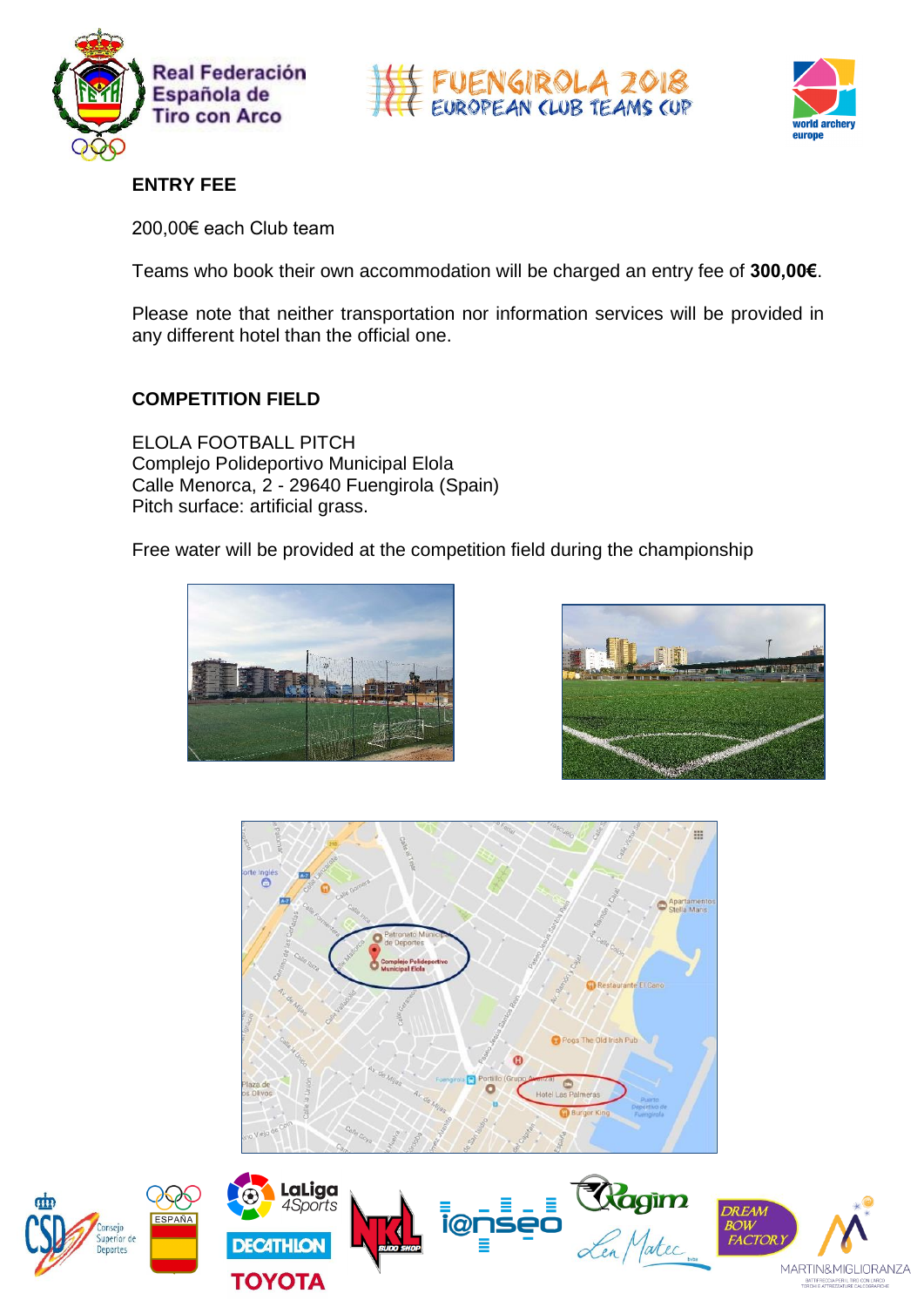





# **LOC BANK INFO**

| Account holder           | REAL FEDERACIÓN ESPAÑOLA DE TIRO CON ARCO |
|--------------------------|-------------------------------------------|
| Account holder's address | C/ Altamirano, 30 1º derecha              |
|                          | 28006 Madrid (Spain)                      |
| <b>IBAN</b>              | ES64 0081 2341 3100 0101 8811             |
| Bank name                | <b>BANCO SABADELL</b>                     |
| <b>Bank Address</b>      | C/Núñez de Balboa, 20                     |
|                          | 28001 Madrid (Spain)                      |
| SWIFT/BIC                | <b>BSAB ESBB</b>                          |

- All payments are required to be done in EURO.
- Bank transfer fees are the responsibility of the sender.

NO CREDIT CARDS, NO TRAVELLERS CHEQUES, NO FOREIGN CURRENCIES

#### **VISA REQUEST**

If visa is needed to travel Spain from your country, please apply for it as soon as possible.

In case a Letter of Invitation is requested, please send us your participants list with their passport number and date of expiry so as we can send it to the related Spanish Embassy.

#### **USEFUL INFORMATION**

- Electricity: 220V/50Hz with European 2-pin plug
- Language: Spanish
- Time zone: GMT+1 (CET)
- Phone code: +34 calling code (calls from abroad) 00+ exit code (calls to homeland)
- Emergency phone number: 112
- Police phone number: 091
- Currency: EURO

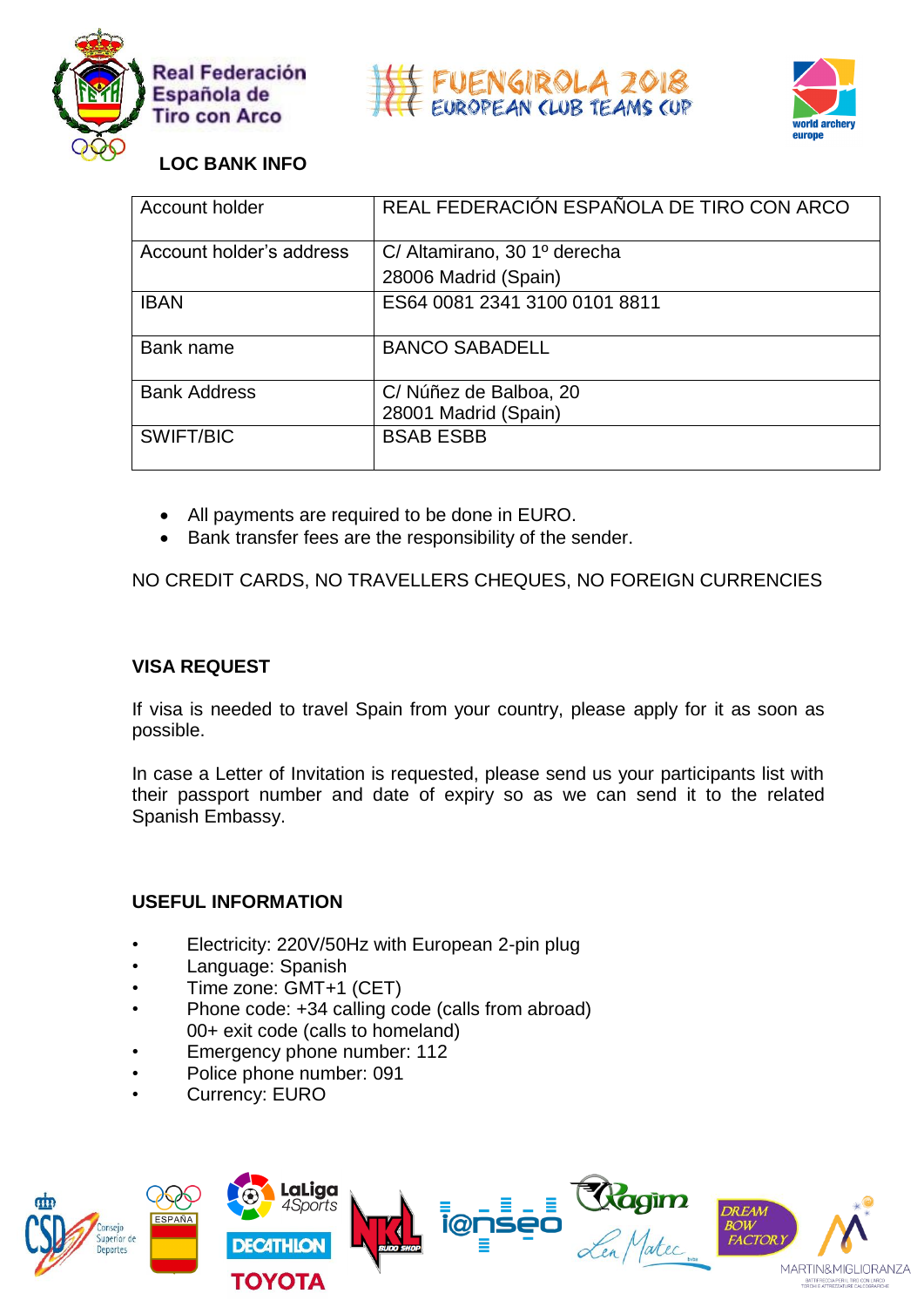





#### Organizing Committee: REAL FEDERACIÓN ESPAÑOL DE TIRO CON ARCO WORLD ARCHERY EUROPE

LOC contact person: Mr. Rifaat Chabouk Mobile phone : +34696667839 E-mail : [comunicacion@federarco.es](mailto:comunicacion@federarco.es) Website : https://www.federarco.es/europeanclubteamscup2018





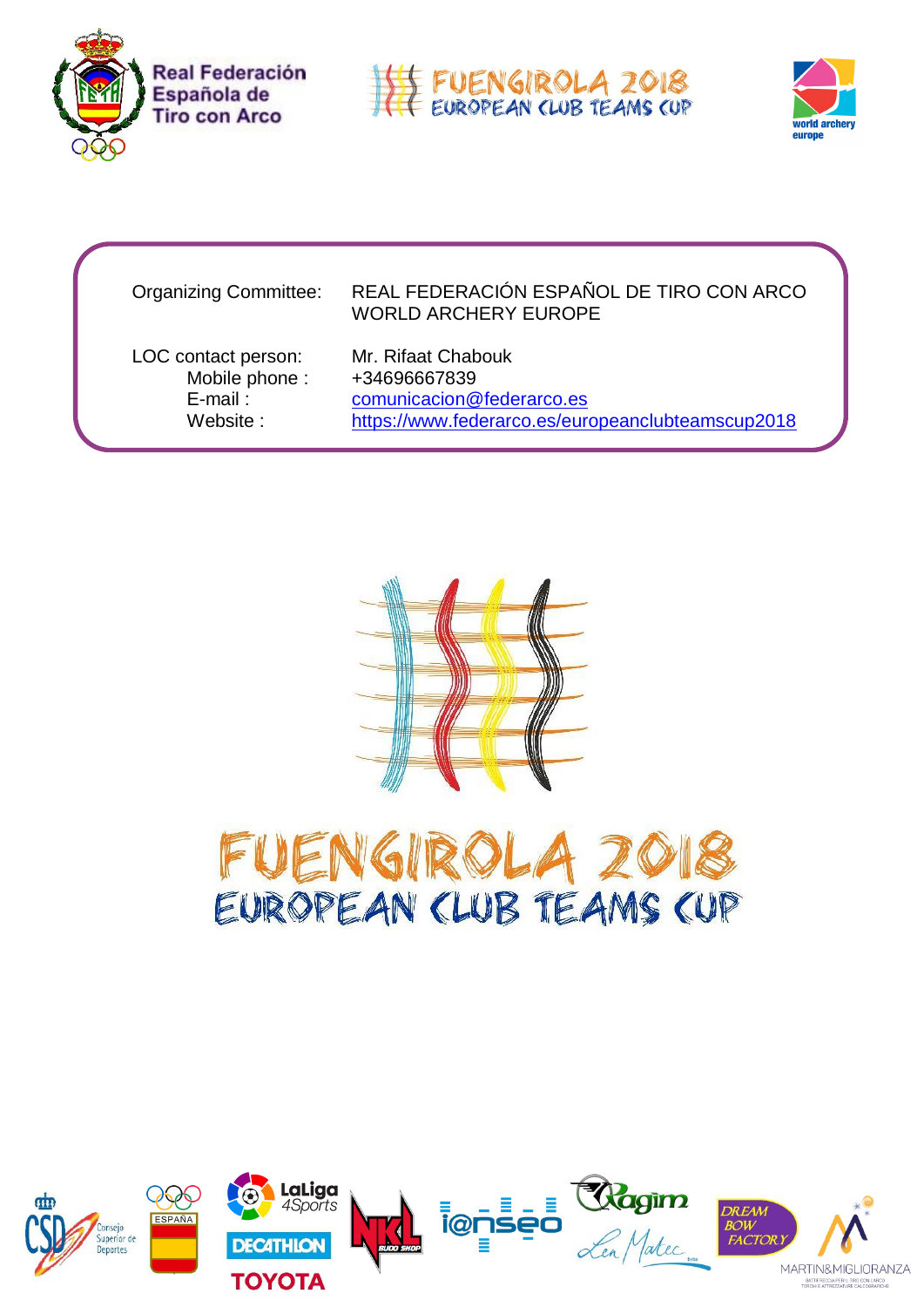





# **PARTICIPATION FORM**

*Return at the latest: July 22nd*

MEMBER ASSOCIATION: CLUBNAME: CONTACT PERSON: MOBILE PHONE NUMBER: EMAIL ADDRESS:

#### **MEN'S TEAM**

| PARTICIPANT     | <b>PASSPORT</b><br><b>NUMBER</b> | <b>EXPIRY</b><br><b>DATE</b> | <b>NAME</b> | <b>SURNAME</b> | DATE OF BIRTH<br>dd/mm/yy | <b>MOBILE</b><br><b>PHONE#</b> | <b>E-MAIL ADRESS</b> |
|-----------------|----------------------------------|------------------------------|-------------|----------------|---------------------------|--------------------------------|----------------------|
| <b>OFFICIAL</b> |                                  |                              |             |                |                           |                                |                      |
| ARCHER          |                                  |                              |             |                |                           |                                |                      |
| ARCHER          |                                  |                              |             |                |                           |                                |                      |
| ARCHER          |                                  |                              |             |                |                           |                                |                      |
| ARCHER          |                                  |                              |             |                |                           |                                |                      |

# **WOMEN'S TEAM**

| PARTICIPANT     | <b>PASSPORT</b><br><b>NUMBER</b> | <b>EXPIRY</b><br><b>DATE</b> | <b>NAME</b> | <b>SURNAME</b> | <b>DATE OF BIRTH</b><br>dd/mm/yy | <b>MOBILE</b><br><b>PHONE#</b> | <b>E-MAIL ADRESS</b> |
|-----------------|----------------------------------|------------------------------|-------------|----------------|----------------------------------|--------------------------------|----------------------|
| <b>OFFICIAL</b> |                                  |                              |             |                |                                  |                                |                      |
| <b>ARCHER</b>   |                                  |                              |             |                |                                  |                                |                      |
| <b>ARCHER</b>   |                                  |                              |             |                |                                  |                                |                      |
| ARCHER          |                                  |                              |             |                |                                  |                                |                      |
| <b>ARCHER</b>   |                                  |                              |             |                |                                  |                                |                      |

**TEAMS**

| ENTRY FEE (1) | $x200 \in$ each<br>(official accommodation) | Total (A):€ |
|---------------|---------------------------------------------|-------------|
| ENTRY FEE (2) | $X300 €$ each<br>(unofficial ccommodation)  | Total (A):€ |

I hereby declare that:

- Our Member Association is in good standing
- All competitors and officials are covered in case of illness or accident
- We have signed the WA Anti-Doping Agreement.

Date: Date: President / SecretaryGeneral

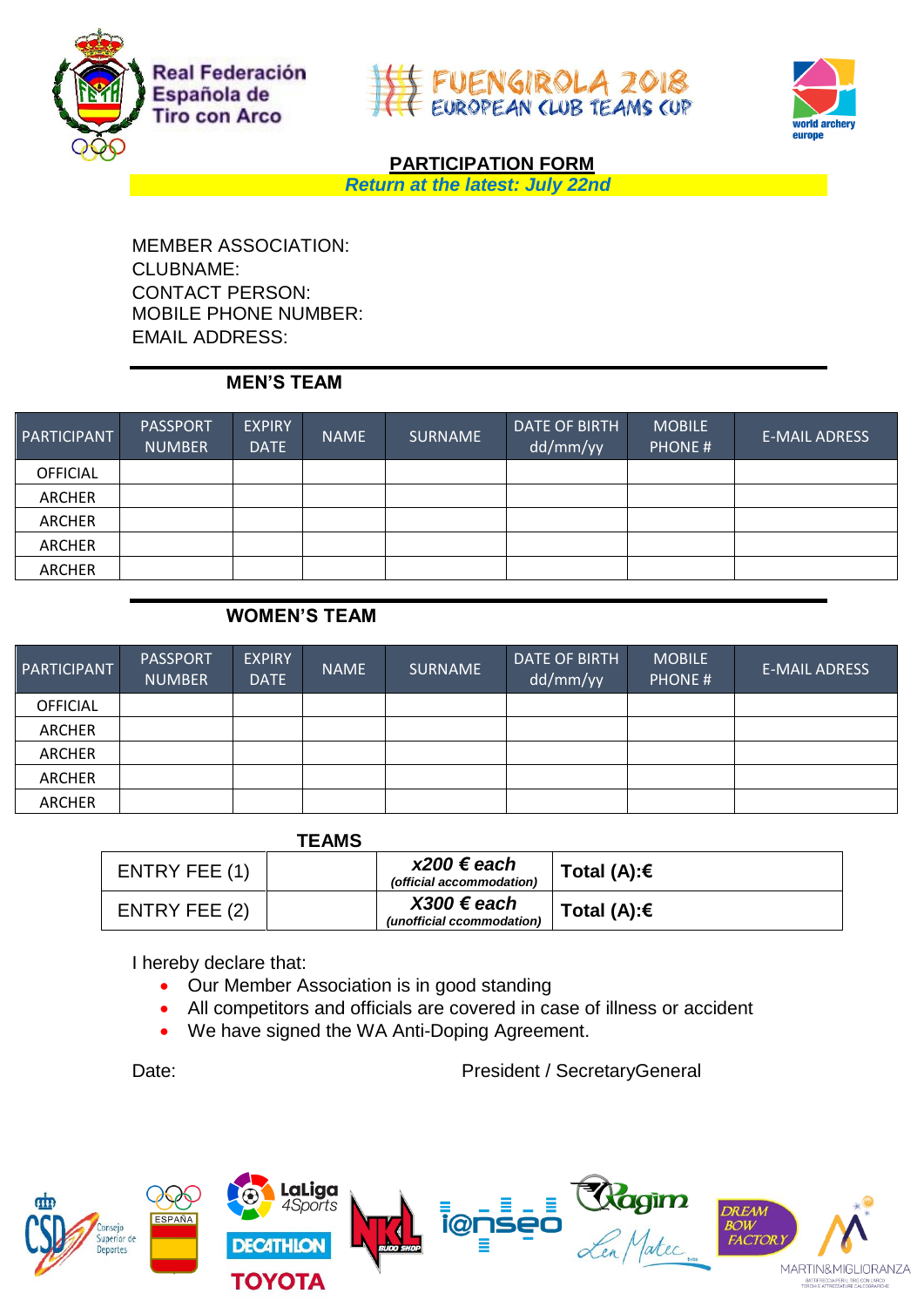





# **HOTEL RESERVATION FORM**

*Return at the latest: July 22nd*

Club: Email:

Team Manager: Phone:

# **ACCOMMODATION**

| <b>LAS PALMERAS</b><br>4**** hotel | <b>ROOMS</b> | <b>PAX</b> | <b>CHECK</b><br><b>IN</b> | <b>CHECK</b><br><b>OUT</b> | <b>NIGHTS</b> | <b>RATE</b> | <b>TOTAL</b><br><b>COST</b> |
|------------------------------------|--------------|------------|---------------------------|----------------------------|---------------|-------------|-----------------------------|
| Single Room                        |              |            |                           |                            |               | 90,00€      | €                           |
| Double Room                        |              |            |                           |                            |               | 75,00€      | €                           |
| <b>Triple Room</b>                 |              |            |                           |                            |               | 60,00 €     | €                           |
|                                    |              |            |                           |                            |               | Total(B)    | €                           |

**The rates are in Euro (€) per person, per day, full board.**

Please check this box if you need facilities for persons with disabilities.

Date:

President / SecretaryGeneral:

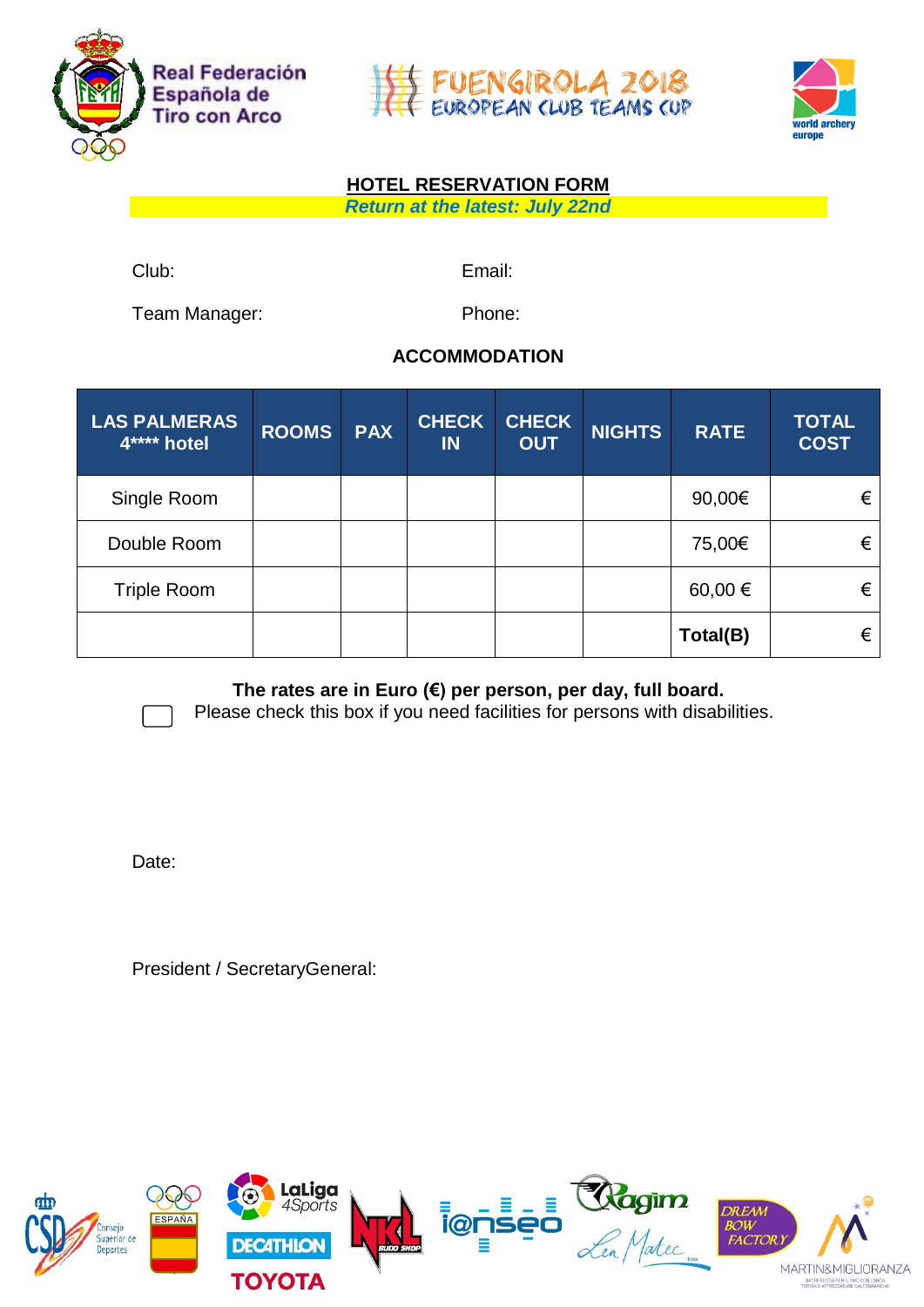





### **TRAVEL INFORMATION**

*Return at the latest: August 15th* 

Club: Email:

Team Manager: Phone:

### **ARRIVAL**

|                                       | <b>FROM</b> | <b>FLIGHT / TRAIN</b><br><b>CODE NUMBER TRAVELLING</b> | <b>PEOPLE</b> | <b>ARRIVAL</b><br><b>TIME</b> |
|---------------------------------------|-------------|--------------------------------------------------------|---------------|-------------------------------|
| <b>Malaga</b><br><b>Airport</b>       |             |                                                        |               |                               |
| <b>Malaga</b><br><b>Train Station</b> |             |                                                        |               |                               |

# **DEPARTURE**

|                                       | TO | <b>FLIGHT / TRAIN</b><br><b>CODE NUMBER TRAVELLING</b> | <b>PEOPLE</b> | <b>DEPARTURE</b><br><b>TIME</b> |
|---------------------------------------|----|--------------------------------------------------------|---------------|---------------------------------|
| <b>Malaga</b><br><b>Airport</b>       |    |                                                        |               |                                 |
| <b>Malaga</b><br><b>Train Station</b> |    |                                                        |               |                                 |

In case you are arriving / departing in different flights / trains, please copy-paste and use as many rows as needed.

 $\Box$  Please check this box if you need facilities for persons with disabilities.

| Teams requesting<br>transportation                   | $x50€$ each $€$    |  |
|------------------------------------------------------|--------------------|--|
| Individual participants<br>requesting transportation | $x20 \in each \in$ |  |
|                                                      | TOTAL (C)          |  |

Date: President / SecretaryGeneral